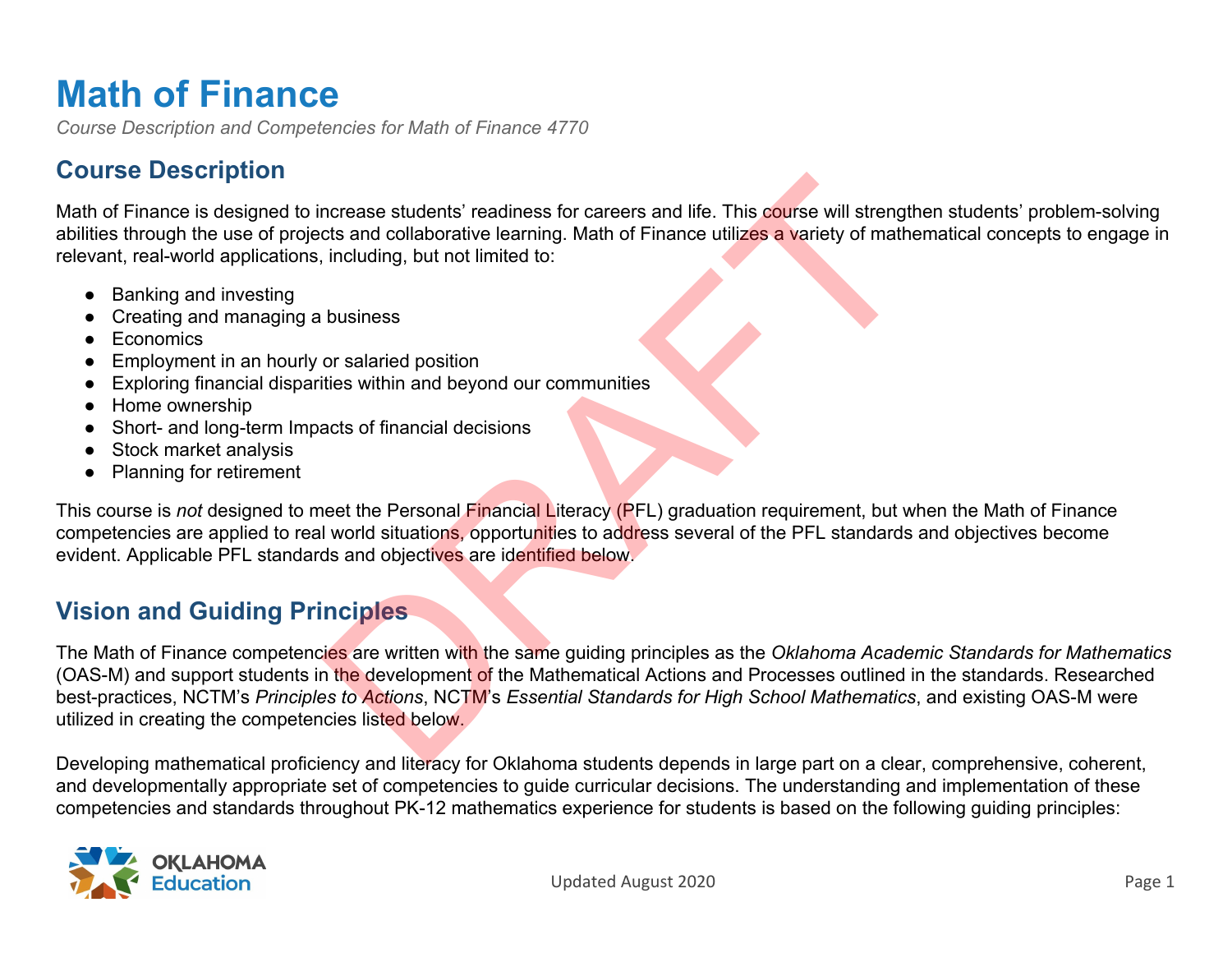- *Guiding Principle 1:* Excellence in mathematics education requires equity—high expectations and strong support for all students.
- *Guiding Principle 2:* Mathematical ideas should be explored in ways that stimulate curiosity, create enjoyment of mathematics, and develop

depth of understanding.

- *Guiding Principle 3:* An effective mathematics program focuses on problem solving.
- *Guiding Principle 4:* Technology is essential in teaching and learning mathematics.

The Math of Finance competencies envision all students in Oklahoma will become mathematically proficient and literate through a strong mathematics program that emphasizes and engages them in problem solving, communicating, reasoning and proof, making connections, and using representations. Mathematically proficient and literate students can confidently and effectively use mathematics concepts, computation skills, and numbers to problem-solve, reason, and analyze information.

# **Math of Finance Competencies**

# **Oklahoma Mathematical Actions and Processes.**

*The incorporation of the Oklahoma Mathematical Actions and Processes were identified to be essential in the overall progression of PK-12 <sup>1</sup> mathematics education. Throughout the implementation of the included competencies, it is essential to connect students to the holistic nature of mathematics that is represented within the Mathematical Actions and Processes. Throughout their PK-12 mathematical experience, students will:*

**Develop a Deep and Flexible Conceptual Understanding.** Demonstrate a deep and flexible conceptual understanding of mathematical concepts, operations, and relations while making mathematical and real-world connections.

**Develop Accurate and Appropriate Procedural Fluency.** Pursue efficient procedures for various computations and repeated processes based on a strong sense of numbers. They will develop a sophisticated understanding of the development and application of algorithms and procedures.

**Develop Strategies for Problem Solving.** Analyze the parts of complex mathematical tasks and identify entry points to begin the search for a solution. They will select from a variety of problem solving strategies and use corresponding multiple representations (verbal, physical, symbolic, pictorial, graphical, tabular) when appropriate. They will pursue solutions to various tasks from real-world situations and applications that are often interdisciplinary in nature. They will find methods to verify their answers in context and will always question the reasonableness of solutions. nology is essential in teaching and learning mathematics.<br>
Lies envision all students in Oklahoma will become mathematically profict<br>
the temphasizes and engages them in problem solving, communicating, read<br>
at dumbers to

<sup>&</sup>lt;sup>1</sup> The Mathematical Actions and Processes were included in the 2015 revisions of the Oklahoma Academic Standards for Mathematics. Each of the seven components is based on the Process Standards produced by the National Council of Teachers of Mathematics in 2000 and the interwoven strands of Mathematical Proficiency identified in the 2001 National Research Council report, Adding it Up.

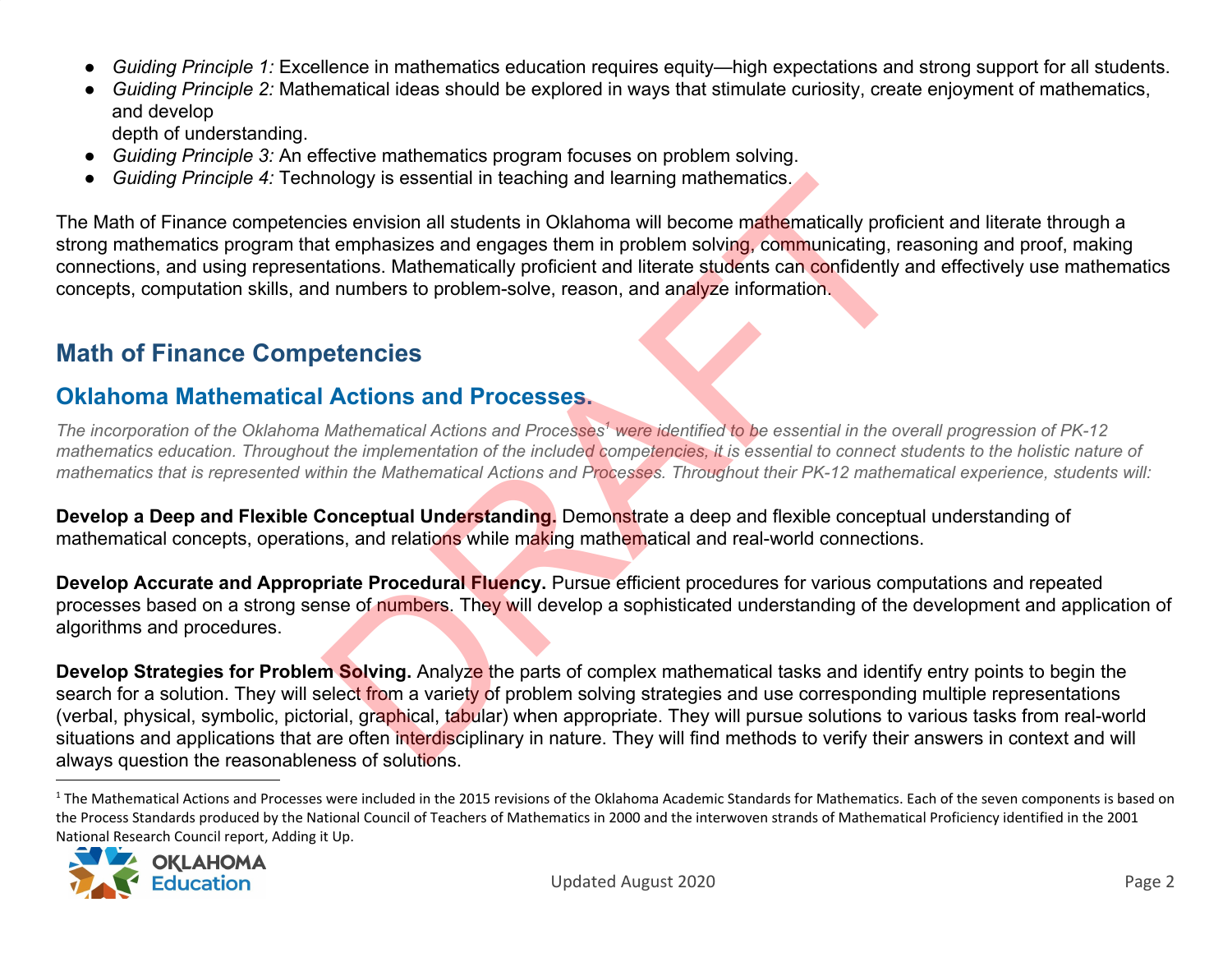**Develop Mathematical Reasoning.** Explore and communicate a variety of reasoning strategies to think through problems. They will apply their logic to critique the thinking and strategies of others to develop and evaluate mathematical arguments, including making arguments and counterarguments and making connections to other contexts.

**Develop a Productive Mathematical Disposition.** Hold the belief that mathematics is sensible, useful and worthwhile. They will develop the habit of looking for and making use of patterns and mathematical structures. They will persevere and become resilient, effective problem solvers.

**Develop the Ability to Make Conjectures, Model, and Generalize.** Make predictions and conjectures and draw conclusions throughout the problem solving process based on patterns and the repeated structures in mathematics. They will create, identify, and extend patterns as a strategy for solving and making sense of problems.

**Develop the Ability to Communicate Mathematically.** Discuss, write, read, interpret and translate ideas and concepts mathematically. As they progress, students' ability to communicate mathematically will include their increased use of mathematical language and terms and analysis of mathematical definitions.

# **Math of Finance Competencies (MF)**

### **Numbers and Operations (N)**

*Reasoning with Numbers and Operations involves students developing number sense, understanding ways of representing numbers, analyzing relationships among numbers, and working with number systems. In Math of Finance, students organize numerical data and perform mathematical operations to make predictions about future trends, compare and contrast financial options, calculate estimated costs, and analyze additional financial applications.* atical Disposition. Hold the belief that mathematics is sensible, useful and making use of patterns and mathematical structures. They will perse<br>
onjectures, Model, and Generalize. Make predictions and conjectures<br>
strokes

### **MF.N.1 Students will extend the understanding of the real number system and how it relates to real-world applications such as earnings, taxes, financial management, and budgeting.**

**MF.N.1.1** Use the order of operations to solve real-world problems.

**MF.N.1.2** Apply the relationship between ratios, rates, equivalent fractions and percents to solve problems in various real-world contexts such as components of income.

### **MF.N.2 Students will represent and solve mathematical and real-world problems using rational numbers, matrices, radical expressions, and expressions written with rational exponents.**

**MF.N.2.1** Determine the most appropriate numerical representations (percents, decimals, fractions) to use when solving real-world problems.

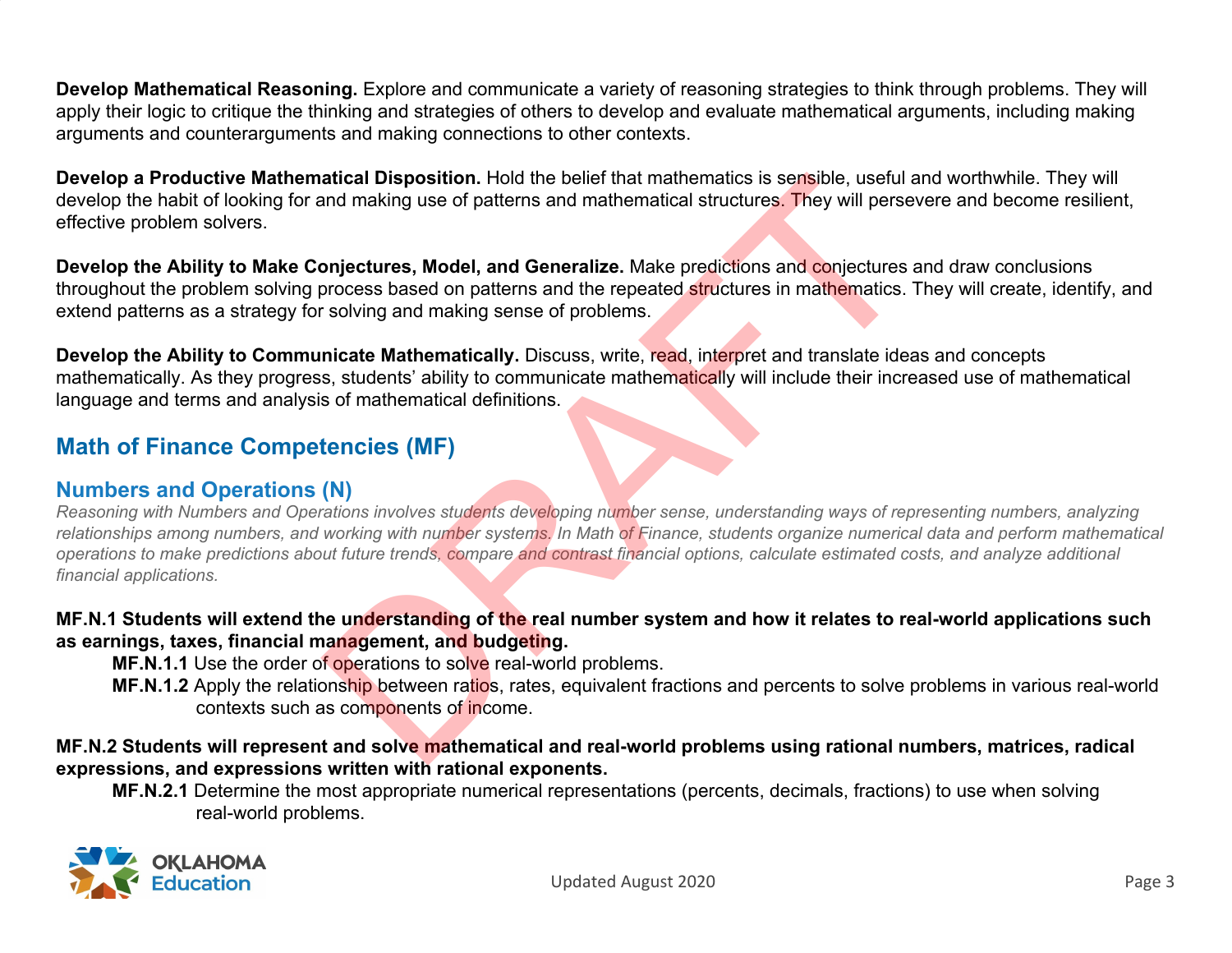- **MF.N.2.2** Use mathematical models to organize and represent data.
- **MF.N.2.3** Use the properties of exponents and equivalent expressions to solve real-world problems such as repayment amounts paid on a loan.
- **MF.N.2.4** Understand and apply the relationship of rational exponents to integer exponents and radicals to solve real-world problems.

# **Algebraic Reasoning & Algebra (A)**

*Students use algebraic reasoning to represent real-world or mathematical problems and solve these equations graphically and algebraically. Students can utilize technology and their written process to justify their reasoning and solutions.*

### **MF.A.1. Students will represent and solve mathematical and real-world problems using equations and systems of equations.**

- **MF.A.1.1** Represent real-world or mathematical problems using linear equations, and solve these equations graphically or algebraically.
	- **MF.A.1.1.1** Analyze mathematical change involving linear equations in real-world and mathematical problems.
	- **MF.A.1.1.2** Use arithmetic sequences to identify patterns in data and determine future trends.
	- **MF.A.1.1.3** Calculate and interpret slope and the x- and y-intercepts of a line using a graph, an equation, two points, or a set of data points to solve real-world problems.
	- **MF.A.1.1.4** Create graphing stories to represent financial situations such as comparison of earnings and compensation methods.
	- **MF.A.1.1.5** Use systems of linear equations to compare financial benefits of real-world situations such as opening different banking accounts and cost/benefit analysis.
- **MF.A.1.2** Represent real-world or mathematical problems using exponential and logarithmic equations, such as compound interest, credit limit and interest charges, wage deductions, and geometric sequences determining future data trends, and solve these equations graphically or algebraically. gebra (A)<br>o represent real-world or mathematical problems and solve these equations grate their written process to justify their reasoning and solutions.<br>
at and solve mathematical and real-world problems using equations<br>
- **MF.A.1.3** Compare and contrast real-world linear and exponential models, such as the different costs of operating a car.
- **MF.A.1.4** Analyze and use formulas to calculate financial information including, but not limited to average daily balances, interest rates, estimated benefits, car price mark-up, profit-margins, and monthly payments.

### **MF.A.2 Students will represent, solve and interpret real-world problems using inequalities and systems of inequalities.**

- **MF.A.2.1** Represent and solve real world situations with inequalities and interpret the solutions in their original context.
- **MF.A.2.2** Use algebraic, interval, and set notations to specify the solution sets of one and two variable inequalities.
- **MF.A.2.3** Recognize and apply the idea that inequalities can be connected with linear, quadratic, and exponential contexts.

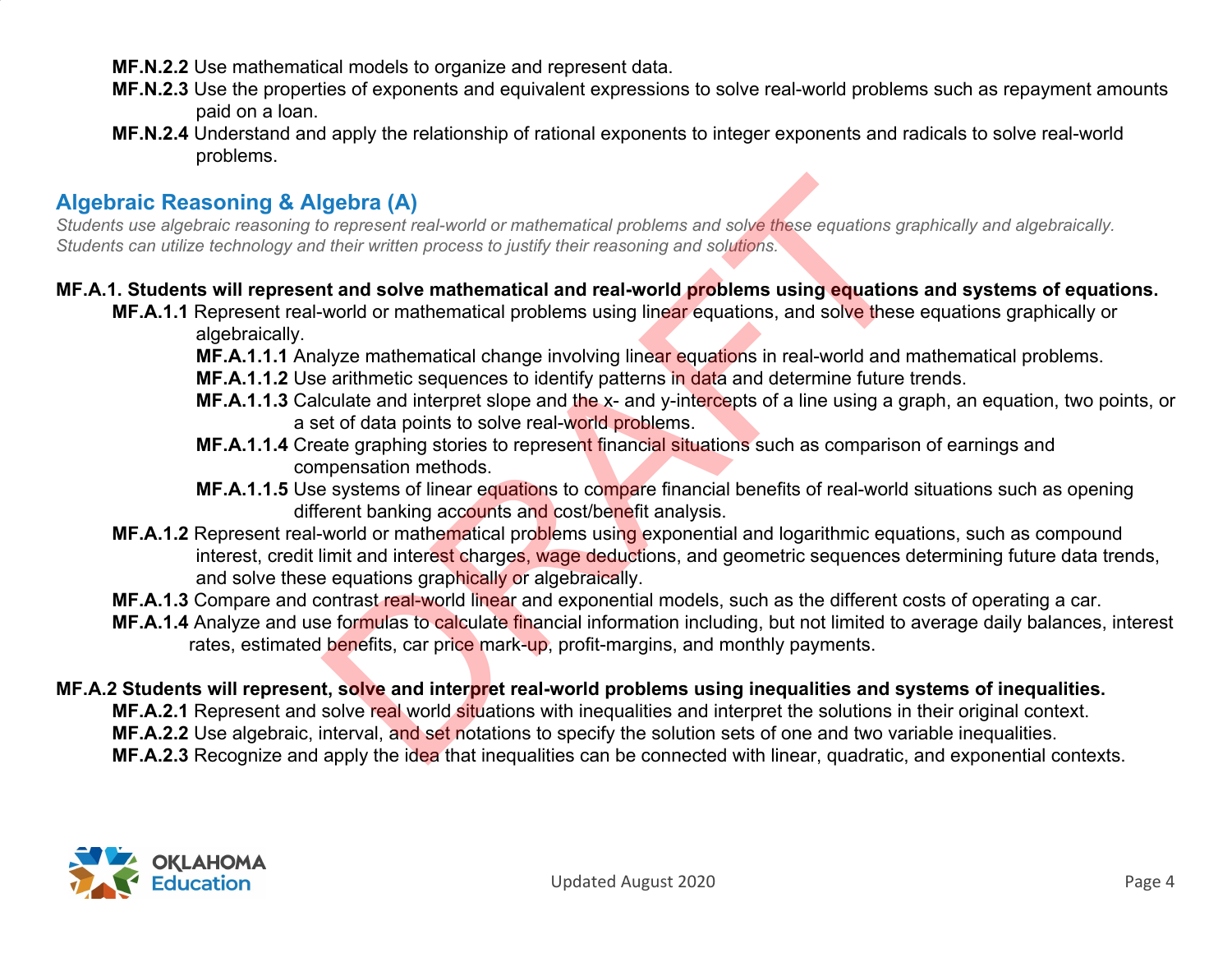# **Functions (F)**

*Reasoning with functions provides students with opportunities to investigate multiple representations using the same data. Students will deepen their understanding of functions through real-world applications involving finance.*

### **MF.F.1 Students will analyze properties of functions through the use of data.**

- **MF.F.1.1** Identify the dependent and independent variables as well as the domain and range; identify the restrictions on the domain and range in real-world contexts.
- **MF.F.1.2** Identify the type of function used within a real-world situation while representing the function using tables, graphs or equations.
- **MF.F.1.3** Describe the contextual meaning of the coordinate point or interval within a function.
- **MF.F.1.4** Identify and graph vertex-form quadratic functions to help solve real-world problems.

# **MF.F.2 Students will understand functions as descriptions of covariation (how related quantities vary together) in real-world and mathematical problems.** ententinal interpetition in a material model in the same of the contains and the presenting the function.<br>The in real-world contexts.<br>
Definition used within a real-world situation while representing the function.<br>
ph vert

**MF.F.2.1** Represent functions in multiple ways and use the representation to interpret real-world and mathematical problems.

**MF.F.2.2** Given a graph or real-world situation (i.e. Federal Withholding Tax), read, interpret, and model using piecewise-functions.

# **Geometry (G)**

*Geometry enables students to use proofs, mathematical modeling, and properties of polygons to solve mathematical and real-world problems.*

- **MF.G.1** Students will use geometric concepts to determine financial benefits and outcomes.
	- **MF.G.1.1** Use appropriate tools and logic to evaluate mathematical arguments.
	- **MF.G.1.2** Apply properties of polygons and determine scale factors to solve real-world problems such as cost of living, home value, and property lines.

# **Data and Probability (D)**

*Data and Probability involves extending students' observational skills and ability to differentiate between types of data. Students will become fluent with data interpretation and choosing the best data display for any occasion.*

### **MF.D.1 Students will have opportunities to create, describe, and analyze multiple representations of data.**

- **MF.D.1.1** Recognize and interpret the different representations of data including, but not limited to scatterplots, box-and-whisker plots, histograms, circle graphs, and data tables.
- **MF.D.1.2** Use real-world scenarios to recognize patterns in problems.

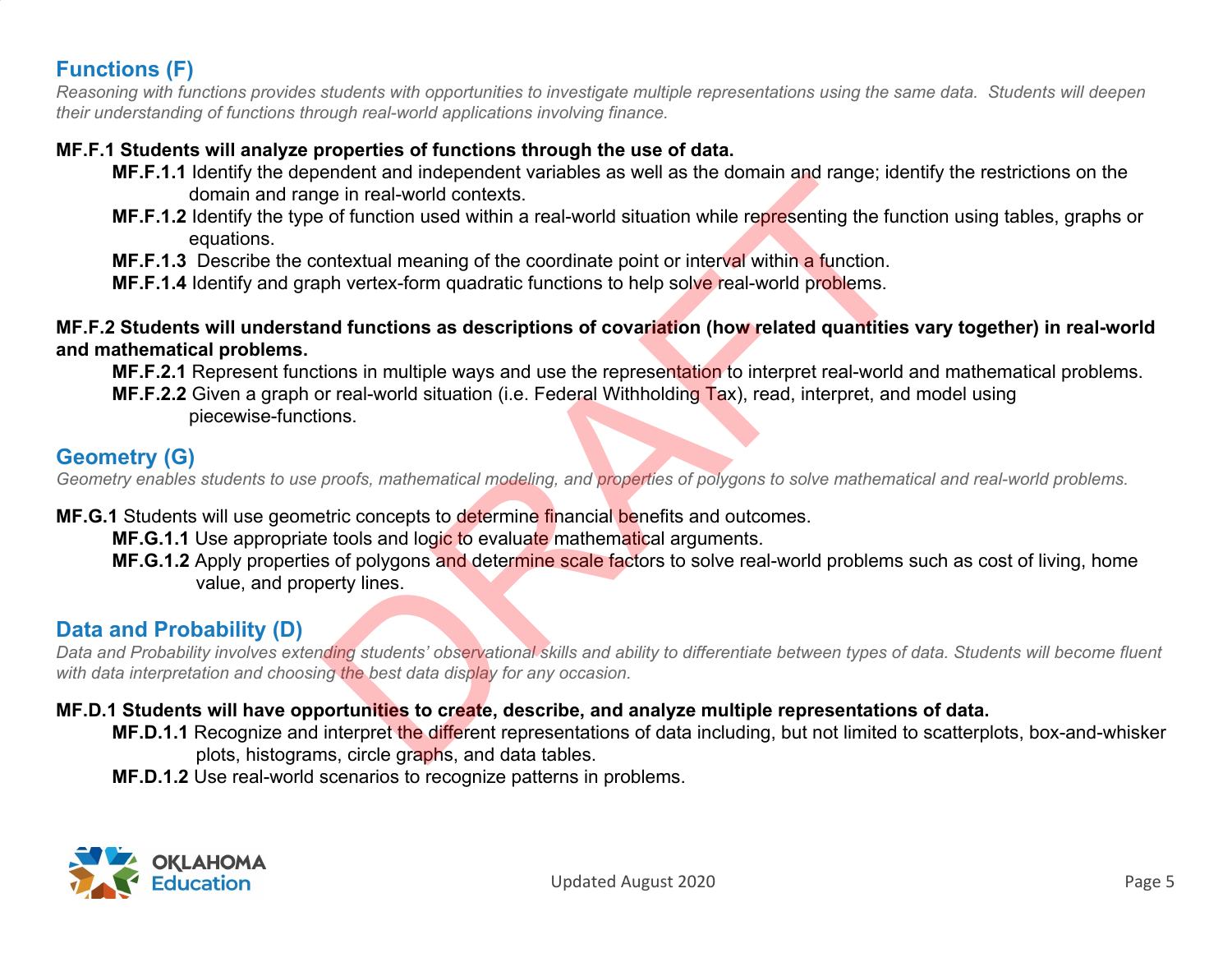- **MF.D.1.3** Use graphing technology to determine regression lines and correlation coefficients; use regression lines to make predictions and correlation coefficients to assess the reliability of those predictions. Identify the difference between correlation vs. causation of data.
- **MF.D.1.4** Describe a data set using data displays, describe and compare data sets using summary statistics, including measures of central tendency, location, and spread. Know how to use calculators, spreadsheets, or other appropriate technology to display data and calculate summary statistics.
- **MF.D.1.5** Evaluate reports based on data published in the media by identifying the source of the data, the design of the study, and the way the data are analyzed and displayed. Given spreadsheets, tables, or graphs, recognize and analyze distortions in data displays. and calculate summary statistics.<br>
So based on data published in the media by identifying the source of the c<br>
so based on data published in the media by identifying the source of the c<br>
edia are analyzed and displayed. Gi
- **MF.D.1.6** Identify and explain misleading uses of data, and show how graphs and data can be distorted to support different points of view.

### **MF.D.2 Students will make predictions based on probability and data.**

- **MF.D.2.1** Calculate experimental probabilities by performing simulations or experiments involving a probability model and using relative frequencies of outcomes.
- **MF.D.2.2** Apply probability concepts to real-world situations to make informed decisions.
- **MF.D.2.3** Use organized data to develop conditional probabilities and analyze how conditions or assumptions affect the computation of a probability.

# **Personal Financial Literacy (PFL) Standards and Objectives**

*By applying the Math of Finance competencies, teachers will have the opportunities to also address the following Personal Financial Literacy standards and objectives. Note, this course does not address all of the [Oklahoma Personal Financial Literacy Standards.](https://sde.ok.gov/sites/default/files/documents/files/OklaAcadStandards-PFL-8.10.19.pdf)*

### **PFL.1\* The student will describe the importance of earning an income and explain how to manage personal income through the use of a budget.**

**PFL.1.1** Using decision-making models, evaluate how career choices, educational/vocational preparation, skills, and entrepreneurship affect income and standard of living (e.g., postsecondary degree/ certification, needs versus wants, and the ability to live on less than you earn).

### **PFL.2 The student will identify and describe the impact of local, state, and federal taxes on income and standard of living.**

- **PFL.2.1** Identify and explain types of taxes (e.g., personal income, sales, and property taxes) and explain the reasons for taxation at the local, state, and federal levels (e.g., roads, water and sanitation services, social services, schools, and law enforcement).
- **PFL.2.2** Explain how taxes, employee benefits, and payroll deductions affect income.
- **PFL.2.3** Explain the individual importance of meeting tax obligations and describe possible consequences of failing to meet those obligations (e.g., fees, penalties, interest, garnishment of wages, and imprisonment).

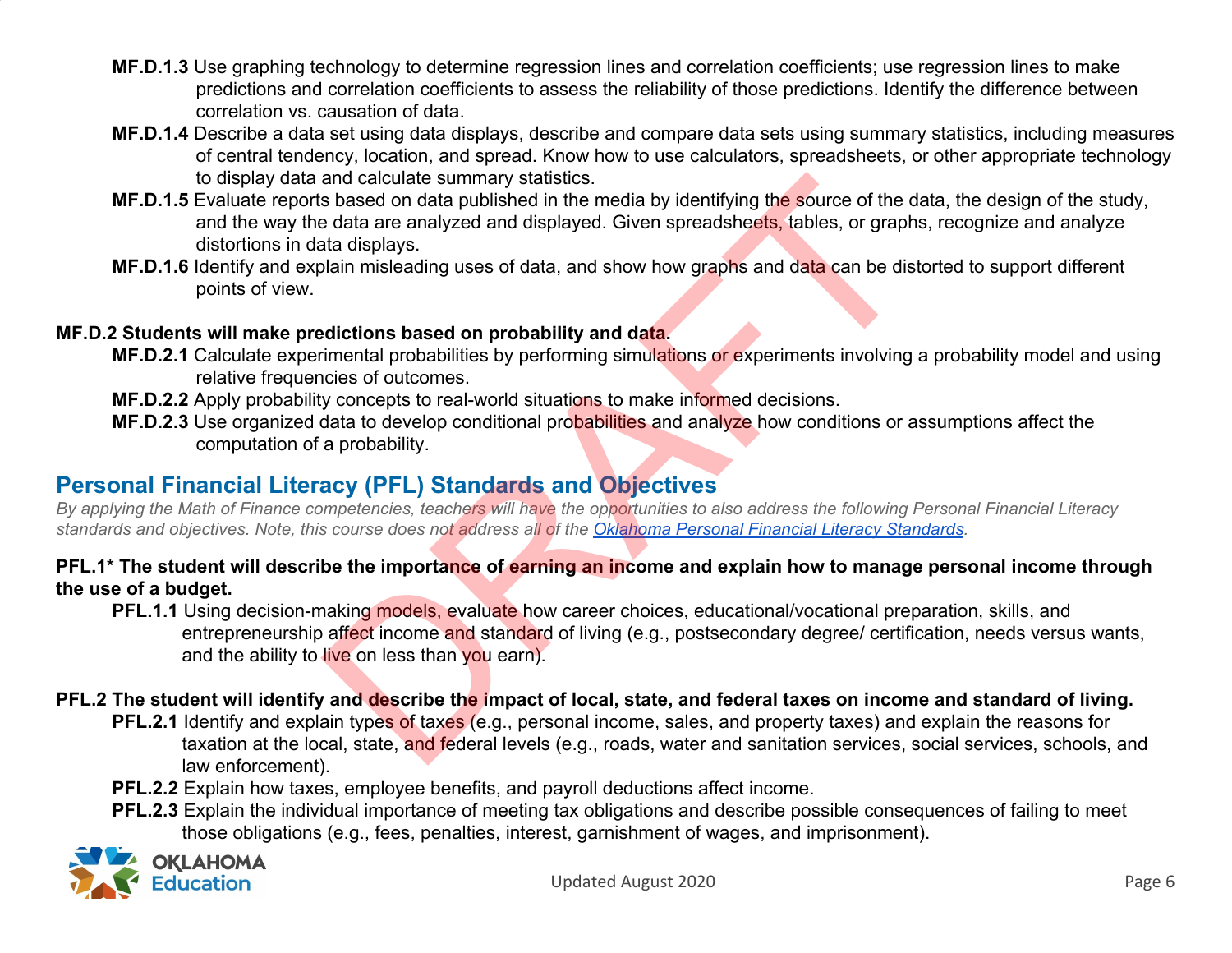**PFL.2.4** Explain the societal importance for meeting tax obligations (e.g., market economy and capitalism: poverty, pollution, medical research, government assistance programs, education, and government funded services and projects).

### **PFL.3\* The student will describe the functions and uses of banks and other financial service providers.**

**PFL.3.2** Describe and compare the most common financial products and services (e.g., checking, contactless payments systems, credit cards, Automated Teller Machines, savings, loans, investments, and insurance)

### **PFL.5 The student will analyze the costs and benefits of saving and investing.**

- **PFL.5.1** Explain reasons for saving and investing to meet goals and build wealth (e.g., opportunity cost, return on investment, emergencies, major purchases, down payments, and education).
- **PFL.5.2** Identify and compare the costs and benefits of various investment strategies (e.g., compound interest, interest rates, tax implications, account liquidity, and investment diversification) and how inflation affects investment growth.

### **PFL.6 The student will explain and evaluate the importance of planning for retirement.**

- **PFL.6.1** Describe the necessity of accumulating financial resources needed for specific retirement goals, activities and lifestyles, based on life expectancy.
- **PFL.6.2** Explain the roles of Social Security, employer retirement plans (401k or 403b) and personal investments (e.g., annuities, IRAs, real estate, stocks, and bonds) as sources of retirement income, and how to acquire these plans (e.g., banks, insurance companies). cards, Automated Teller Machines, savings, loans, investments, and instant the costs and benefits of saving and investing.<br>
for saving and investing to meet goals and build wealth (e.g., opportunity<br>
piare the costs and be

### **PFL.7\* The student will identify the procedures and analyze the responsibilities of borrowing money.**

**PFL.7.4** Explain how the terms of a loan (e.g., interest rates, fees, and repayment schedules) affect the cost of credit. **PFL.7.5** Explain the impact of non-repayment on individuals, families, business, and the broader economic system as a whole.

### **PFL.8 The student will describe and explain interest, credit cards, and online commerce.**

- **PFL.8.1** Compare costs and benefits of using credit cards and making online purchases (e.g., interest rates, fees, repayment schedules, and personal information protection).
- **PFL.8.2** Evaluate options for payments on credit cards (e.g., minimum payment, delayed payments, or payment in full).

### **PFL.10 The student will explain and compare the responsibilities of renting versus buying a home.**

**PFL.10.1** Compare the costs and benefits of renting versus buying a home.

- **PFL.10.2** Explain the elements of a standard lease agreement (e.g., deposit, due date, grace period, late fees, and utilities).
- **PFL.10.3** Explain the elements of a mortgage (e.g., down payment, escrow account, due date, late fees, property taxes, potential early payment penalties, and amortization tables); types of lenders; and fixed or adjustable rate mortgage loans.